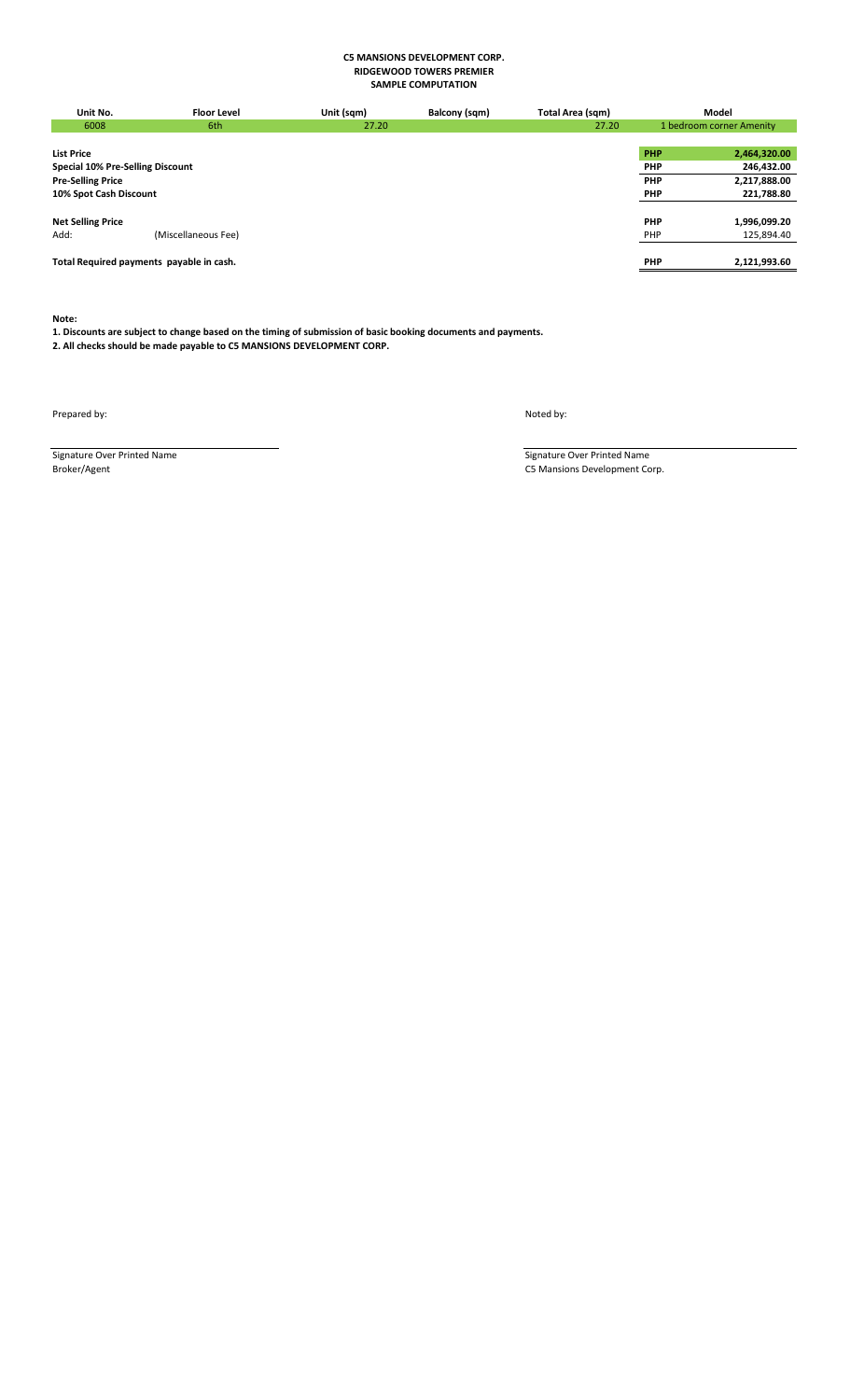| Unit No.<br><b>Floor Level</b><br>Unit (sqm)<br><b>Balcony (sqm)</b><br>Total Area (sqm)<br>Model<br>1 bedroom corner<br>6008<br>6th<br>27.20<br>27.20<br>Amenity<br><b>List Price</b><br>PHP<br>2,464,320.00<br>PHP<br>Special 10% Pre-Selling Discount<br>246,432.00<br>PHP<br>2,217,888.00<br><b>Net Selling Price</b><br><b>DOWNPAYMENT</b><br>PHP<br>(25% of Net Selling Price)<br>554,472.00<br><b>Reservation Fee</b><br>PHP<br>25,000.00<br>Less:<br>TOTAL REQUIRED DOWNPAYMENT<br>PHP<br>529,472.00<br>Add:<br>(Miscellaneous Fee)<br>PHP<br>125,894.40<br>Total DP and Miscellaneous Fee payable in 48 months<br><b>PHP</b><br>655,366.40<br><b>Month Schedule</b><br><b>Miscellaneous Fee</b><br>48<br>Due Date<br><b>Monthly Payment</b><br><b>Total Monthly Payment</b><br>PHP<br>1 DP<br>11,030.67<br>2,622.80<br>13,653.47<br>2 DP<br>11,030.67<br>2,622.80<br>PHP<br>13,653.47<br>3 DP<br>11,030.67<br>2,622.80<br>PHP<br>13,653.47<br>4 DP<br>11,030.67<br>2,622.80<br>PHP<br>13,653.47<br>5 DP<br>11,030.67<br>2,622.80<br>PHP<br>13,653.47<br>6 DP<br>13,653.47<br>11,030.67<br>2,622.80<br>PHP<br>7 DP<br>PHP<br>11,030.67<br>2,622.80<br>13,653.47<br>8 DP<br>PHP<br>11,030.67<br>2,622.80<br>13,653.47<br>9 DP<br>11,030.67<br>2,622.80<br>PHP<br>13,653.47<br>10 DP<br>PHP<br>11,030.67<br>2,622.80<br>13,653.47<br>11 DP<br>11,030.67<br>2,622.80<br>PHP<br>13,653.47<br>12 DP<br>PHP<br>11,030.67<br>2,622.80<br>13,653.47<br>13 DP<br>PHP<br>13,653.47<br>11,030.67<br>2,622.80<br>14 DP<br>2,622.80<br>PHP<br>13,653.47<br>11,030.67<br>PHP<br>15 DP<br>11,030.67<br>2,622.80<br>13,653.47<br>16 DP<br>11,030.67<br>2,622.80<br>PHP<br>13,653.47<br>PHP<br>17 DP<br>11,030.67<br>2,622.80<br>13,653.47<br>18 DP<br>11,030.67<br>2,622.80<br>PHP<br>13,653.47<br>19 DP<br>PHP<br>11,030.67<br>2,622.80<br>13,653.47<br>20 DP<br>11,030.67<br>2,622.80<br>PHP<br>13,653.47<br>21 DP<br>11,030.67<br>2,622.80<br>PHP<br>13,653.47<br>22 DP<br>PHP<br>11,030.67<br>2,622.80<br>13,653.47<br>23 DP<br>11,030.67<br>2,622.80<br>PHP<br>13,653.47<br>24 DP<br>11,030.67<br>2,622.80<br>PHP<br>13,653.47<br>25 DP<br>11,030.67<br>2,622.80<br>PHP<br>13,653.47<br>26 DP<br>11,030.67<br>2,622.80<br>PHP<br>13,653.47<br>27 DP<br>11,030.67<br>2,622.80<br>PHP<br>13,653.47<br>28 DP<br>11,030.67<br>2,622.80<br>PHP<br>13,653.47<br>29 DP<br>11,030.67<br>13,653.47<br>2,622.80<br>PHP<br>30 DP<br>11,030.67<br>2,622.80<br>13,653.47<br>PHP<br>31 DP<br>PHP<br>13,653.47<br>11,030.67<br>2,622.80<br>32 DP<br>13,653.47<br>11,030.67<br>2,622.80<br>PHP<br>33 DP<br>11,030.67<br>2,622.80<br>PHP<br>13,653.47<br>34 DP<br>PHP<br>11,030.67<br>2,622.80<br>13,653.47<br>35 DP<br>PHP<br>13,653.47<br>11,030.67<br>2,622.80<br>36 DP<br>PHP<br>13,653.47<br>11,030.67<br>2,622.80<br>37 DP<br>11,030.67<br>13,653.47<br>2,622.80<br>PHP<br>38 DP<br>PHP<br>11,030.67<br>2,622.80<br>13,653.47<br>39 DP<br>PHP<br>13,653.47<br>11,030.67<br>2,622.80<br>40 DP<br>11,030.67<br>2,622.80<br>PHP<br>13,653.47<br>41 DP<br>PHP<br>11,030.67<br>2,622.80<br>13,653.47<br>42 DP<br>11,030.67<br>2,622.80<br>PHP<br>13,653.47<br>43 DP<br>11,030.67<br>2,622.80<br>PHP<br>13,653.47<br>44 DP<br>11,030.67<br>2,622.80<br>13,653.47<br>PHP<br>45 DP<br>11,030.67<br>2,622.80<br>PHP<br>13,653.47<br>46 DP<br>11,030.67<br>2,622.80<br>PHP<br>13,653.47<br>47 DP<br>11,030.67<br>13,653.47<br>2,622.80<br>PHP<br>48 DP<br>11,030.67<br>PHP<br>2,622.80<br>13,653.47<br><b>BALANCE</b> |  | SAMPLE COMPUTATION |  |  |
|-----------------------------------------------------------------------------------------------------------------------------------------------------------------------------------------------------------------------------------------------------------------------------------------------------------------------------------------------------------------------------------------------------------------------------------------------------------------------------------------------------------------------------------------------------------------------------------------------------------------------------------------------------------------------------------------------------------------------------------------------------------------------------------------------------------------------------------------------------------------------------------------------------------------------------------------------------------------------------------------------------------------------------------------------------------------------------------------------------------------------------------------------------------------------------------------------------------------------------------------------------------------------------------------------------------------------------------------------------------------------------------------------------------------------------------------------------------------------------------------------------------------------------------------------------------------------------------------------------------------------------------------------------------------------------------------------------------------------------------------------------------------------------------------------------------------------------------------------------------------------------------------------------------------------------------------------------------------------------------------------------------------------------------------------------------------------------------------------------------------------------------------------------------------------------------------------------------------------------------------------------------------------------------------------------------------------------------------------------------------------------------------------------------------------------------------------------------------------------------------------------------------------------------------------------------------------------------------------------------------------------------------------------------------------------------------------------------------------------------------------------------------------------------------------------------------------------------------------------------------------------------------------------------------------------------------------------------------------------------------------------------------------------------------------------------------------------------------------------------------------------------------------------------------------------------------------------------------------------------------------------------------------------------------------------------------------------------------------------------------------------------------------------------------------------------------------------------------------------------------------|--|--------------------|--|--|
|                                                                                                                                                                                                                                                                                                                                                                                                                                                                                                                                                                                                                                                                                                                                                                                                                                                                                                                                                                                                                                                                                                                                                                                                                                                                                                                                                                                                                                                                                                                                                                                                                                                                                                                                                                                                                                                                                                                                                                                                                                                                                                                                                                                                                                                                                                                                                                                                                                                                                                                                                                                                                                                                                                                                                                                                                                                                                                                                                                                                                                                                                                                                                                                                                                                                                                                                                                                                                                                                                               |  |                    |  |  |
|                                                                                                                                                                                                                                                                                                                                                                                                                                                                                                                                                                                                                                                                                                                                                                                                                                                                                                                                                                                                                                                                                                                                                                                                                                                                                                                                                                                                                                                                                                                                                                                                                                                                                                                                                                                                                                                                                                                                                                                                                                                                                                                                                                                                                                                                                                                                                                                                                                                                                                                                                                                                                                                                                                                                                                                                                                                                                                                                                                                                                                                                                                                                                                                                                                                                                                                                                                                                                                                                                               |  |                    |  |  |
|                                                                                                                                                                                                                                                                                                                                                                                                                                                                                                                                                                                                                                                                                                                                                                                                                                                                                                                                                                                                                                                                                                                                                                                                                                                                                                                                                                                                                                                                                                                                                                                                                                                                                                                                                                                                                                                                                                                                                                                                                                                                                                                                                                                                                                                                                                                                                                                                                                                                                                                                                                                                                                                                                                                                                                                                                                                                                                                                                                                                                                                                                                                                                                                                                                                                                                                                                                                                                                                                                               |  |                    |  |  |
|                                                                                                                                                                                                                                                                                                                                                                                                                                                                                                                                                                                                                                                                                                                                                                                                                                                                                                                                                                                                                                                                                                                                                                                                                                                                                                                                                                                                                                                                                                                                                                                                                                                                                                                                                                                                                                                                                                                                                                                                                                                                                                                                                                                                                                                                                                                                                                                                                                                                                                                                                                                                                                                                                                                                                                                                                                                                                                                                                                                                                                                                                                                                                                                                                                                                                                                                                                                                                                                                                               |  |                    |  |  |
|                                                                                                                                                                                                                                                                                                                                                                                                                                                                                                                                                                                                                                                                                                                                                                                                                                                                                                                                                                                                                                                                                                                                                                                                                                                                                                                                                                                                                                                                                                                                                                                                                                                                                                                                                                                                                                                                                                                                                                                                                                                                                                                                                                                                                                                                                                                                                                                                                                                                                                                                                                                                                                                                                                                                                                                                                                                                                                                                                                                                                                                                                                                                                                                                                                                                                                                                                                                                                                                                                               |  |                    |  |  |
|                                                                                                                                                                                                                                                                                                                                                                                                                                                                                                                                                                                                                                                                                                                                                                                                                                                                                                                                                                                                                                                                                                                                                                                                                                                                                                                                                                                                                                                                                                                                                                                                                                                                                                                                                                                                                                                                                                                                                                                                                                                                                                                                                                                                                                                                                                                                                                                                                                                                                                                                                                                                                                                                                                                                                                                                                                                                                                                                                                                                                                                                                                                                                                                                                                                                                                                                                                                                                                                                                               |  |                    |  |  |
|                                                                                                                                                                                                                                                                                                                                                                                                                                                                                                                                                                                                                                                                                                                                                                                                                                                                                                                                                                                                                                                                                                                                                                                                                                                                                                                                                                                                                                                                                                                                                                                                                                                                                                                                                                                                                                                                                                                                                                                                                                                                                                                                                                                                                                                                                                                                                                                                                                                                                                                                                                                                                                                                                                                                                                                                                                                                                                                                                                                                                                                                                                                                                                                                                                                                                                                                                                                                                                                                                               |  |                    |  |  |
|                                                                                                                                                                                                                                                                                                                                                                                                                                                                                                                                                                                                                                                                                                                                                                                                                                                                                                                                                                                                                                                                                                                                                                                                                                                                                                                                                                                                                                                                                                                                                                                                                                                                                                                                                                                                                                                                                                                                                                                                                                                                                                                                                                                                                                                                                                                                                                                                                                                                                                                                                                                                                                                                                                                                                                                                                                                                                                                                                                                                                                                                                                                                                                                                                                                                                                                                                                                                                                                                                               |  |                    |  |  |
|                                                                                                                                                                                                                                                                                                                                                                                                                                                                                                                                                                                                                                                                                                                                                                                                                                                                                                                                                                                                                                                                                                                                                                                                                                                                                                                                                                                                                                                                                                                                                                                                                                                                                                                                                                                                                                                                                                                                                                                                                                                                                                                                                                                                                                                                                                                                                                                                                                                                                                                                                                                                                                                                                                                                                                                                                                                                                                                                                                                                                                                                                                                                                                                                                                                                                                                                                                                                                                                                                               |  |                    |  |  |
|                                                                                                                                                                                                                                                                                                                                                                                                                                                                                                                                                                                                                                                                                                                                                                                                                                                                                                                                                                                                                                                                                                                                                                                                                                                                                                                                                                                                                                                                                                                                                                                                                                                                                                                                                                                                                                                                                                                                                                                                                                                                                                                                                                                                                                                                                                                                                                                                                                                                                                                                                                                                                                                                                                                                                                                                                                                                                                                                                                                                                                                                                                                                                                                                                                                                                                                                                                                                                                                                                               |  |                    |  |  |
|                                                                                                                                                                                                                                                                                                                                                                                                                                                                                                                                                                                                                                                                                                                                                                                                                                                                                                                                                                                                                                                                                                                                                                                                                                                                                                                                                                                                                                                                                                                                                                                                                                                                                                                                                                                                                                                                                                                                                                                                                                                                                                                                                                                                                                                                                                                                                                                                                                                                                                                                                                                                                                                                                                                                                                                                                                                                                                                                                                                                                                                                                                                                                                                                                                                                                                                                                                                                                                                                                               |  |                    |  |  |
|                                                                                                                                                                                                                                                                                                                                                                                                                                                                                                                                                                                                                                                                                                                                                                                                                                                                                                                                                                                                                                                                                                                                                                                                                                                                                                                                                                                                                                                                                                                                                                                                                                                                                                                                                                                                                                                                                                                                                                                                                                                                                                                                                                                                                                                                                                                                                                                                                                                                                                                                                                                                                                                                                                                                                                                                                                                                                                                                                                                                                                                                                                                                                                                                                                                                                                                                                                                                                                                                                               |  |                    |  |  |
|                                                                                                                                                                                                                                                                                                                                                                                                                                                                                                                                                                                                                                                                                                                                                                                                                                                                                                                                                                                                                                                                                                                                                                                                                                                                                                                                                                                                                                                                                                                                                                                                                                                                                                                                                                                                                                                                                                                                                                                                                                                                                                                                                                                                                                                                                                                                                                                                                                                                                                                                                                                                                                                                                                                                                                                                                                                                                                                                                                                                                                                                                                                                                                                                                                                                                                                                                                                                                                                                                               |  |                    |  |  |
|                                                                                                                                                                                                                                                                                                                                                                                                                                                                                                                                                                                                                                                                                                                                                                                                                                                                                                                                                                                                                                                                                                                                                                                                                                                                                                                                                                                                                                                                                                                                                                                                                                                                                                                                                                                                                                                                                                                                                                                                                                                                                                                                                                                                                                                                                                                                                                                                                                                                                                                                                                                                                                                                                                                                                                                                                                                                                                                                                                                                                                                                                                                                                                                                                                                                                                                                                                                                                                                                                               |  |                    |  |  |
|                                                                                                                                                                                                                                                                                                                                                                                                                                                                                                                                                                                                                                                                                                                                                                                                                                                                                                                                                                                                                                                                                                                                                                                                                                                                                                                                                                                                                                                                                                                                                                                                                                                                                                                                                                                                                                                                                                                                                                                                                                                                                                                                                                                                                                                                                                                                                                                                                                                                                                                                                                                                                                                                                                                                                                                                                                                                                                                                                                                                                                                                                                                                                                                                                                                                                                                                                                                                                                                                                               |  |                    |  |  |
|                                                                                                                                                                                                                                                                                                                                                                                                                                                                                                                                                                                                                                                                                                                                                                                                                                                                                                                                                                                                                                                                                                                                                                                                                                                                                                                                                                                                                                                                                                                                                                                                                                                                                                                                                                                                                                                                                                                                                                                                                                                                                                                                                                                                                                                                                                                                                                                                                                                                                                                                                                                                                                                                                                                                                                                                                                                                                                                                                                                                                                                                                                                                                                                                                                                                                                                                                                                                                                                                                               |  |                    |  |  |
|                                                                                                                                                                                                                                                                                                                                                                                                                                                                                                                                                                                                                                                                                                                                                                                                                                                                                                                                                                                                                                                                                                                                                                                                                                                                                                                                                                                                                                                                                                                                                                                                                                                                                                                                                                                                                                                                                                                                                                                                                                                                                                                                                                                                                                                                                                                                                                                                                                                                                                                                                                                                                                                                                                                                                                                                                                                                                                                                                                                                                                                                                                                                                                                                                                                                                                                                                                                                                                                                                               |  |                    |  |  |
|                                                                                                                                                                                                                                                                                                                                                                                                                                                                                                                                                                                                                                                                                                                                                                                                                                                                                                                                                                                                                                                                                                                                                                                                                                                                                                                                                                                                                                                                                                                                                                                                                                                                                                                                                                                                                                                                                                                                                                                                                                                                                                                                                                                                                                                                                                                                                                                                                                                                                                                                                                                                                                                                                                                                                                                                                                                                                                                                                                                                                                                                                                                                                                                                                                                                                                                                                                                                                                                                                               |  |                    |  |  |
|                                                                                                                                                                                                                                                                                                                                                                                                                                                                                                                                                                                                                                                                                                                                                                                                                                                                                                                                                                                                                                                                                                                                                                                                                                                                                                                                                                                                                                                                                                                                                                                                                                                                                                                                                                                                                                                                                                                                                                                                                                                                                                                                                                                                                                                                                                                                                                                                                                                                                                                                                                                                                                                                                                                                                                                                                                                                                                                                                                                                                                                                                                                                                                                                                                                                                                                                                                                                                                                                                               |  |                    |  |  |
|                                                                                                                                                                                                                                                                                                                                                                                                                                                                                                                                                                                                                                                                                                                                                                                                                                                                                                                                                                                                                                                                                                                                                                                                                                                                                                                                                                                                                                                                                                                                                                                                                                                                                                                                                                                                                                                                                                                                                                                                                                                                                                                                                                                                                                                                                                                                                                                                                                                                                                                                                                                                                                                                                                                                                                                                                                                                                                                                                                                                                                                                                                                                                                                                                                                                                                                                                                                                                                                                                               |  |                    |  |  |
|                                                                                                                                                                                                                                                                                                                                                                                                                                                                                                                                                                                                                                                                                                                                                                                                                                                                                                                                                                                                                                                                                                                                                                                                                                                                                                                                                                                                                                                                                                                                                                                                                                                                                                                                                                                                                                                                                                                                                                                                                                                                                                                                                                                                                                                                                                                                                                                                                                                                                                                                                                                                                                                                                                                                                                                                                                                                                                                                                                                                                                                                                                                                                                                                                                                                                                                                                                                                                                                                                               |  |                    |  |  |
|                                                                                                                                                                                                                                                                                                                                                                                                                                                                                                                                                                                                                                                                                                                                                                                                                                                                                                                                                                                                                                                                                                                                                                                                                                                                                                                                                                                                                                                                                                                                                                                                                                                                                                                                                                                                                                                                                                                                                                                                                                                                                                                                                                                                                                                                                                                                                                                                                                                                                                                                                                                                                                                                                                                                                                                                                                                                                                                                                                                                                                                                                                                                                                                                                                                                                                                                                                                                                                                                                               |  |                    |  |  |
|                                                                                                                                                                                                                                                                                                                                                                                                                                                                                                                                                                                                                                                                                                                                                                                                                                                                                                                                                                                                                                                                                                                                                                                                                                                                                                                                                                                                                                                                                                                                                                                                                                                                                                                                                                                                                                                                                                                                                                                                                                                                                                                                                                                                                                                                                                                                                                                                                                                                                                                                                                                                                                                                                                                                                                                                                                                                                                                                                                                                                                                                                                                                                                                                                                                                                                                                                                                                                                                                                               |  |                    |  |  |
|                                                                                                                                                                                                                                                                                                                                                                                                                                                                                                                                                                                                                                                                                                                                                                                                                                                                                                                                                                                                                                                                                                                                                                                                                                                                                                                                                                                                                                                                                                                                                                                                                                                                                                                                                                                                                                                                                                                                                                                                                                                                                                                                                                                                                                                                                                                                                                                                                                                                                                                                                                                                                                                                                                                                                                                                                                                                                                                                                                                                                                                                                                                                                                                                                                                                                                                                                                                                                                                                                               |  |                    |  |  |
|                                                                                                                                                                                                                                                                                                                                                                                                                                                                                                                                                                                                                                                                                                                                                                                                                                                                                                                                                                                                                                                                                                                                                                                                                                                                                                                                                                                                                                                                                                                                                                                                                                                                                                                                                                                                                                                                                                                                                                                                                                                                                                                                                                                                                                                                                                                                                                                                                                                                                                                                                                                                                                                                                                                                                                                                                                                                                                                                                                                                                                                                                                                                                                                                                                                                                                                                                                                                                                                                                               |  |                    |  |  |
|                                                                                                                                                                                                                                                                                                                                                                                                                                                                                                                                                                                                                                                                                                                                                                                                                                                                                                                                                                                                                                                                                                                                                                                                                                                                                                                                                                                                                                                                                                                                                                                                                                                                                                                                                                                                                                                                                                                                                                                                                                                                                                                                                                                                                                                                                                                                                                                                                                                                                                                                                                                                                                                                                                                                                                                                                                                                                                                                                                                                                                                                                                                                                                                                                                                                                                                                                                                                                                                                                               |  |                    |  |  |
|                                                                                                                                                                                                                                                                                                                                                                                                                                                                                                                                                                                                                                                                                                                                                                                                                                                                                                                                                                                                                                                                                                                                                                                                                                                                                                                                                                                                                                                                                                                                                                                                                                                                                                                                                                                                                                                                                                                                                                                                                                                                                                                                                                                                                                                                                                                                                                                                                                                                                                                                                                                                                                                                                                                                                                                                                                                                                                                                                                                                                                                                                                                                                                                                                                                                                                                                                                                                                                                                                               |  |                    |  |  |
|                                                                                                                                                                                                                                                                                                                                                                                                                                                                                                                                                                                                                                                                                                                                                                                                                                                                                                                                                                                                                                                                                                                                                                                                                                                                                                                                                                                                                                                                                                                                                                                                                                                                                                                                                                                                                                                                                                                                                                                                                                                                                                                                                                                                                                                                                                                                                                                                                                                                                                                                                                                                                                                                                                                                                                                                                                                                                                                                                                                                                                                                                                                                                                                                                                                                                                                                                                                                                                                                                               |  |                    |  |  |
|                                                                                                                                                                                                                                                                                                                                                                                                                                                                                                                                                                                                                                                                                                                                                                                                                                                                                                                                                                                                                                                                                                                                                                                                                                                                                                                                                                                                                                                                                                                                                                                                                                                                                                                                                                                                                                                                                                                                                                                                                                                                                                                                                                                                                                                                                                                                                                                                                                                                                                                                                                                                                                                                                                                                                                                                                                                                                                                                                                                                                                                                                                                                                                                                                                                                                                                                                                                                                                                                                               |  |                    |  |  |
|                                                                                                                                                                                                                                                                                                                                                                                                                                                                                                                                                                                                                                                                                                                                                                                                                                                                                                                                                                                                                                                                                                                                                                                                                                                                                                                                                                                                                                                                                                                                                                                                                                                                                                                                                                                                                                                                                                                                                                                                                                                                                                                                                                                                                                                                                                                                                                                                                                                                                                                                                                                                                                                                                                                                                                                                                                                                                                                                                                                                                                                                                                                                                                                                                                                                                                                                                                                                                                                                                               |  |                    |  |  |
|                                                                                                                                                                                                                                                                                                                                                                                                                                                                                                                                                                                                                                                                                                                                                                                                                                                                                                                                                                                                                                                                                                                                                                                                                                                                                                                                                                                                                                                                                                                                                                                                                                                                                                                                                                                                                                                                                                                                                                                                                                                                                                                                                                                                                                                                                                                                                                                                                                                                                                                                                                                                                                                                                                                                                                                                                                                                                                                                                                                                                                                                                                                                                                                                                                                                                                                                                                                                                                                                                               |  |                    |  |  |
|                                                                                                                                                                                                                                                                                                                                                                                                                                                                                                                                                                                                                                                                                                                                                                                                                                                                                                                                                                                                                                                                                                                                                                                                                                                                                                                                                                                                                                                                                                                                                                                                                                                                                                                                                                                                                                                                                                                                                                                                                                                                                                                                                                                                                                                                                                                                                                                                                                                                                                                                                                                                                                                                                                                                                                                                                                                                                                                                                                                                                                                                                                                                                                                                                                                                                                                                                                                                                                                                                               |  |                    |  |  |
|                                                                                                                                                                                                                                                                                                                                                                                                                                                                                                                                                                                                                                                                                                                                                                                                                                                                                                                                                                                                                                                                                                                                                                                                                                                                                                                                                                                                                                                                                                                                                                                                                                                                                                                                                                                                                                                                                                                                                                                                                                                                                                                                                                                                                                                                                                                                                                                                                                                                                                                                                                                                                                                                                                                                                                                                                                                                                                                                                                                                                                                                                                                                                                                                                                                                                                                                                                                                                                                                                               |  |                    |  |  |
|                                                                                                                                                                                                                                                                                                                                                                                                                                                                                                                                                                                                                                                                                                                                                                                                                                                                                                                                                                                                                                                                                                                                                                                                                                                                                                                                                                                                                                                                                                                                                                                                                                                                                                                                                                                                                                                                                                                                                                                                                                                                                                                                                                                                                                                                                                                                                                                                                                                                                                                                                                                                                                                                                                                                                                                                                                                                                                                                                                                                                                                                                                                                                                                                                                                                                                                                                                                                                                                                                               |  |                    |  |  |
|                                                                                                                                                                                                                                                                                                                                                                                                                                                                                                                                                                                                                                                                                                                                                                                                                                                                                                                                                                                                                                                                                                                                                                                                                                                                                                                                                                                                                                                                                                                                                                                                                                                                                                                                                                                                                                                                                                                                                                                                                                                                                                                                                                                                                                                                                                                                                                                                                                                                                                                                                                                                                                                                                                                                                                                                                                                                                                                                                                                                                                                                                                                                                                                                                                                                                                                                                                                                                                                                                               |  |                    |  |  |
|                                                                                                                                                                                                                                                                                                                                                                                                                                                                                                                                                                                                                                                                                                                                                                                                                                                                                                                                                                                                                                                                                                                                                                                                                                                                                                                                                                                                                                                                                                                                                                                                                                                                                                                                                                                                                                                                                                                                                                                                                                                                                                                                                                                                                                                                                                                                                                                                                                                                                                                                                                                                                                                                                                                                                                                                                                                                                                                                                                                                                                                                                                                                                                                                                                                                                                                                                                                                                                                                                               |  |                    |  |  |
|                                                                                                                                                                                                                                                                                                                                                                                                                                                                                                                                                                                                                                                                                                                                                                                                                                                                                                                                                                                                                                                                                                                                                                                                                                                                                                                                                                                                                                                                                                                                                                                                                                                                                                                                                                                                                                                                                                                                                                                                                                                                                                                                                                                                                                                                                                                                                                                                                                                                                                                                                                                                                                                                                                                                                                                                                                                                                                                                                                                                                                                                                                                                                                                                                                                                                                                                                                                                                                                                                               |  |                    |  |  |
|                                                                                                                                                                                                                                                                                                                                                                                                                                                                                                                                                                                                                                                                                                                                                                                                                                                                                                                                                                                                                                                                                                                                                                                                                                                                                                                                                                                                                                                                                                                                                                                                                                                                                                                                                                                                                                                                                                                                                                                                                                                                                                                                                                                                                                                                                                                                                                                                                                                                                                                                                                                                                                                                                                                                                                                                                                                                                                                                                                                                                                                                                                                                                                                                                                                                                                                                                                                                                                                                                               |  |                    |  |  |
|                                                                                                                                                                                                                                                                                                                                                                                                                                                                                                                                                                                                                                                                                                                                                                                                                                                                                                                                                                                                                                                                                                                                                                                                                                                                                                                                                                                                                                                                                                                                                                                                                                                                                                                                                                                                                                                                                                                                                                                                                                                                                                                                                                                                                                                                                                                                                                                                                                                                                                                                                                                                                                                                                                                                                                                                                                                                                                                                                                                                                                                                                                                                                                                                                                                                                                                                                                                                                                                                                               |  |                    |  |  |
|                                                                                                                                                                                                                                                                                                                                                                                                                                                                                                                                                                                                                                                                                                                                                                                                                                                                                                                                                                                                                                                                                                                                                                                                                                                                                                                                                                                                                                                                                                                                                                                                                                                                                                                                                                                                                                                                                                                                                                                                                                                                                                                                                                                                                                                                                                                                                                                                                                                                                                                                                                                                                                                                                                                                                                                                                                                                                                                                                                                                                                                                                                                                                                                                                                                                                                                                                                                                                                                                                               |  |                    |  |  |
|                                                                                                                                                                                                                                                                                                                                                                                                                                                                                                                                                                                                                                                                                                                                                                                                                                                                                                                                                                                                                                                                                                                                                                                                                                                                                                                                                                                                                                                                                                                                                                                                                                                                                                                                                                                                                                                                                                                                                                                                                                                                                                                                                                                                                                                                                                                                                                                                                                                                                                                                                                                                                                                                                                                                                                                                                                                                                                                                                                                                                                                                                                                                                                                                                                                                                                                                                                                                                                                                                               |  |                    |  |  |
|                                                                                                                                                                                                                                                                                                                                                                                                                                                                                                                                                                                                                                                                                                                                                                                                                                                                                                                                                                                                                                                                                                                                                                                                                                                                                                                                                                                                                                                                                                                                                                                                                                                                                                                                                                                                                                                                                                                                                                                                                                                                                                                                                                                                                                                                                                                                                                                                                                                                                                                                                                                                                                                                                                                                                                                                                                                                                                                                                                                                                                                                                                                                                                                                                                                                                                                                                                                                                                                                                               |  |                    |  |  |
|                                                                                                                                                                                                                                                                                                                                                                                                                                                                                                                                                                                                                                                                                                                                                                                                                                                                                                                                                                                                                                                                                                                                                                                                                                                                                                                                                                                                                                                                                                                                                                                                                                                                                                                                                                                                                                                                                                                                                                                                                                                                                                                                                                                                                                                                                                                                                                                                                                                                                                                                                                                                                                                                                                                                                                                                                                                                                                                                                                                                                                                                                                                                                                                                                                                                                                                                                                                                                                                                                               |  |                    |  |  |
|                                                                                                                                                                                                                                                                                                                                                                                                                                                                                                                                                                                                                                                                                                                                                                                                                                                                                                                                                                                                                                                                                                                                                                                                                                                                                                                                                                                                                                                                                                                                                                                                                                                                                                                                                                                                                                                                                                                                                                                                                                                                                                                                                                                                                                                                                                                                                                                                                                                                                                                                                                                                                                                                                                                                                                                                                                                                                                                                                                                                                                                                                                                                                                                                                                                                                                                                                                                                                                                                                               |  |                    |  |  |
|                                                                                                                                                                                                                                                                                                                                                                                                                                                                                                                                                                                                                                                                                                                                                                                                                                                                                                                                                                                                                                                                                                                                                                                                                                                                                                                                                                                                                                                                                                                                                                                                                                                                                                                                                                                                                                                                                                                                                                                                                                                                                                                                                                                                                                                                                                                                                                                                                                                                                                                                                                                                                                                                                                                                                                                                                                                                                                                                                                                                                                                                                                                                                                                                                                                                                                                                                                                                                                                                                               |  |                    |  |  |
|                                                                                                                                                                                                                                                                                                                                                                                                                                                                                                                                                                                                                                                                                                                                                                                                                                                                                                                                                                                                                                                                                                                                                                                                                                                                                                                                                                                                                                                                                                                                                                                                                                                                                                                                                                                                                                                                                                                                                                                                                                                                                                                                                                                                                                                                                                                                                                                                                                                                                                                                                                                                                                                                                                                                                                                                                                                                                                                                                                                                                                                                                                                                                                                                                                                                                                                                                                                                                                                                                               |  |                    |  |  |
|                                                                                                                                                                                                                                                                                                                                                                                                                                                                                                                                                                                                                                                                                                                                                                                                                                                                                                                                                                                                                                                                                                                                                                                                                                                                                                                                                                                                                                                                                                                                                                                                                                                                                                                                                                                                                                                                                                                                                                                                                                                                                                                                                                                                                                                                                                                                                                                                                                                                                                                                                                                                                                                                                                                                                                                                                                                                                                                                                                                                                                                                                                                                                                                                                                                                                                                                                                                                                                                                                               |  |                    |  |  |
|                                                                                                                                                                                                                                                                                                                                                                                                                                                                                                                                                                                                                                                                                                                                                                                                                                                                                                                                                                                                                                                                                                                                                                                                                                                                                                                                                                                                                                                                                                                                                                                                                                                                                                                                                                                                                                                                                                                                                                                                                                                                                                                                                                                                                                                                                                                                                                                                                                                                                                                                                                                                                                                                                                                                                                                                                                                                                                                                                                                                                                                                                                                                                                                                                                                                                                                                                                                                                                                                                               |  |                    |  |  |
|                                                                                                                                                                                                                                                                                                                                                                                                                                                                                                                                                                                                                                                                                                                                                                                                                                                                                                                                                                                                                                                                                                                                                                                                                                                                                                                                                                                                                                                                                                                                                                                                                                                                                                                                                                                                                                                                                                                                                                                                                                                                                                                                                                                                                                                                                                                                                                                                                                                                                                                                                                                                                                                                                                                                                                                                                                                                                                                                                                                                                                                                                                                                                                                                                                                                                                                                                                                                                                                                                               |  |                    |  |  |
|                                                                                                                                                                                                                                                                                                                                                                                                                                                                                                                                                                                                                                                                                                                                                                                                                                                                                                                                                                                                                                                                                                                                                                                                                                                                                                                                                                                                                                                                                                                                                                                                                                                                                                                                                                                                                                                                                                                                                                                                                                                                                                                                                                                                                                                                                                                                                                                                                                                                                                                                                                                                                                                                                                                                                                                                                                                                                                                                                                                                                                                                                                                                                                                                                                                                                                                                                                                                                                                                                               |  |                    |  |  |
|                                                                                                                                                                                                                                                                                                                                                                                                                                                                                                                                                                                                                                                                                                                                                                                                                                                                                                                                                                                                                                                                                                                                                                                                                                                                                                                                                                                                                                                                                                                                                                                                                                                                                                                                                                                                                                                                                                                                                                                                                                                                                                                                                                                                                                                                                                                                                                                                                                                                                                                                                                                                                                                                                                                                                                                                                                                                                                                                                                                                                                                                                                                                                                                                                                                                                                                                                                                                                                                                                               |  |                    |  |  |
|                                                                                                                                                                                                                                                                                                                                                                                                                                                                                                                                                                                                                                                                                                                                                                                                                                                                                                                                                                                                                                                                                                                                                                                                                                                                                                                                                                                                                                                                                                                                                                                                                                                                                                                                                                                                                                                                                                                                                                                                                                                                                                                                                                                                                                                                                                                                                                                                                                                                                                                                                                                                                                                                                                                                                                                                                                                                                                                                                                                                                                                                                                                                                                                                                                                                                                                                                                                                                                                                                               |  |                    |  |  |
|                                                                                                                                                                                                                                                                                                                                                                                                                                                                                                                                                                                                                                                                                                                                                                                                                                                                                                                                                                                                                                                                                                                                                                                                                                                                                                                                                                                                                                                                                                                                                                                                                                                                                                                                                                                                                                                                                                                                                                                                                                                                                                                                                                                                                                                                                                                                                                                                                                                                                                                                                                                                                                                                                                                                                                                                                                                                                                                                                                                                                                                                                                                                                                                                                                                                                                                                                                                                                                                                                               |  |                    |  |  |
|                                                                                                                                                                                                                                                                                                                                                                                                                                                                                                                                                                                                                                                                                                                                                                                                                                                                                                                                                                                                                                                                                                                                                                                                                                                                                                                                                                                                                                                                                                                                                                                                                                                                                                                                                                                                                                                                                                                                                                                                                                                                                                                                                                                                                                                                                                                                                                                                                                                                                                                                                                                                                                                                                                                                                                                                                                                                                                                                                                                                                                                                                                                                                                                                                                                                                                                                                                                                                                                                                               |  |                    |  |  |
|                                                                                                                                                                                                                                                                                                                                                                                                                                                                                                                                                                                                                                                                                                                                                                                                                                                                                                                                                                                                                                                                                                                                                                                                                                                                                                                                                                                                                                                                                                                                                                                                                                                                                                                                                                                                                                                                                                                                                                                                                                                                                                                                                                                                                                                                                                                                                                                                                                                                                                                                                                                                                                                                                                                                                                                                                                                                                                                                                                                                                                                                                                                                                                                                                                                                                                                                                                                                                                                                                               |  |                    |  |  |
|                                                                                                                                                                                                                                                                                                                                                                                                                                                                                                                                                                                                                                                                                                                                                                                                                                                                                                                                                                                                                                                                                                                                                                                                                                                                                                                                                                                                                                                                                                                                                                                                                                                                                                                                                                                                                                                                                                                                                                                                                                                                                                                                                                                                                                                                                                                                                                                                                                                                                                                                                                                                                                                                                                                                                                                                                                                                                                                                                                                                                                                                                                                                                                                                                                                                                                                                                                                                                                                                                               |  |                    |  |  |
|                                                                                                                                                                                                                                                                                                                                                                                                                                                                                                                                                                                                                                                                                                                                                                                                                                                                                                                                                                                                                                                                                                                                                                                                                                                                                                                                                                                                                                                                                                                                                                                                                                                                                                                                                                                                                                                                                                                                                                                                                                                                                                                                                                                                                                                                                                                                                                                                                                                                                                                                                                                                                                                                                                                                                                                                                                                                                                                                                                                                                                                                                                                                                                                                                                                                                                                                                                                                                                                                                               |  |                    |  |  |
|                                                                                                                                                                                                                                                                                                                                                                                                                                                                                                                                                                                                                                                                                                                                                                                                                                                                                                                                                                                                                                                                                                                                                                                                                                                                                                                                                                                                                                                                                                                                                                                                                                                                                                                                                                                                                                                                                                                                                                                                                                                                                                                                                                                                                                                                                                                                                                                                                                                                                                                                                                                                                                                                                                                                                                                                                                                                                                                                                                                                                                                                                                                                                                                                                                                                                                                                                                                                                                                                                               |  |                    |  |  |
|                                                                                                                                                                                                                                                                                                                                                                                                                                                                                                                                                                                                                                                                                                                                                                                                                                                                                                                                                                                                                                                                                                                                                                                                                                                                                                                                                                                                                                                                                                                                                                                                                                                                                                                                                                                                                                                                                                                                                                                                                                                                                                                                                                                                                                                                                                                                                                                                                                                                                                                                                                                                                                                                                                                                                                                                                                                                                                                                                                                                                                                                                                                                                                                                                                                                                                                                                                                                                                                                                               |  |                    |  |  |
|                                                                                                                                                                                                                                                                                                                                                                                                                                                                                                                                                                                                                                                                                                                                                                                                                                                                                                                                                                                                                                                                                                                                                                                                                                                                                                                                                                                                                                                                                                                                                                                                                                                                                                                                                                                                                                                                                                                                                                                                                                                                                                                                                                                                                                                                                                                                                                                                                                                                                                                                                                                                                                                                                                                                                                                                                                                                                                                                                                                                                                                                                                                                                                                                                                                                                                                                                                                                                                                                                               |  |                    |  |  |
|                                                                                                                                                                                                                                                                                                                                                                                                                                                                                                                                                                                                                                                                                                                                                                                                                                                                                                                                                                                                                                                                                                                                                                                                                                                                                                                                                                                                                                                                                                                                                                                                                                                                                                                                                                                                                                                                                                                                                                                                                                                                                                                                                                                                                                                                                                                                                                                                                                                                                                                                                                                                                                                                                                                                                                                                                                                                                                                                                                                                                                                                                                                                                                                                                                                                                                                                                                                                                                                                                               |  |                    |  |  |
|                                                                                                                                                                                                                                                                                                                                                                                                                                                                                                                                                                                                                                                                                                                                                                                                                                                                                                                                                                                                                                                                                                                                                                                                                                                                                                                                                                                                                                                                                                                                                                                                                                                                                                                                                                                                                                                                                                                                                                                                                                                                                                                                                                                                                                                                                                                                                                                                                                                                                                                                                                                                                                                                                                                                                                                                                                                                                                                                                                                                                                                                                                                                                                                                                                                                                                                                                                                                                                                                                               |  |                    |  |  |
|                                                                                                                                                                                                                                                                                                                                                                                                                                                                                                                                                                                                                                                                                                                                                                                                                                                                                                                                                                                                                                                                                                                                                                                                                                                                                                                                                                                                                                                                                                                                                                                                                                                                                                                                                                                                                                                                                                                                                                                                                                                                                                                                                                                                                                                                                                                                                                                                                                                                                                                                                                                                                                                                                                                                                                                                                                                                                                                                                                                                                                                                                                                                                                                                                                                                                                                                                                                                                                                                                               |  |                    |  |  |

**(75% of Net Selling Price payable in 15yrs (1 year @ 10% interest-2nd to 15yrs @ 15%interest) PHP 1,663,416.00 1st year @ 10% interest (Please refer to the pricelist) PHP 17,875.15 2nd to 15 years @ 15% interest (Please refer to the pricelist) PHP 23,017.95** 1st Monthly Amortization due after Full Down Payment For eventual conversion to : Bank Financing or Pag ibig Financing **15 years to pay (Est.)** PHP **14,951.25**<br>**20 years to pay (Est.)** PHP **12,896.45 20 years to pay (Est.) Estimated bank financing @ 7%**

**Note:**

**1. Discounts are subject to change based on the timing of submission of basic booking documents and payments. 2. All checks should be made payable to C5 MANSIONS DEVELOPMENT CORP.**

Prepared by: Conforme:

Signature Over Printed Name **Signature Over Printed Name** Signature Over Printed Name

Noted by:

Signature Over Printed Name C5 Mansions Development Corp.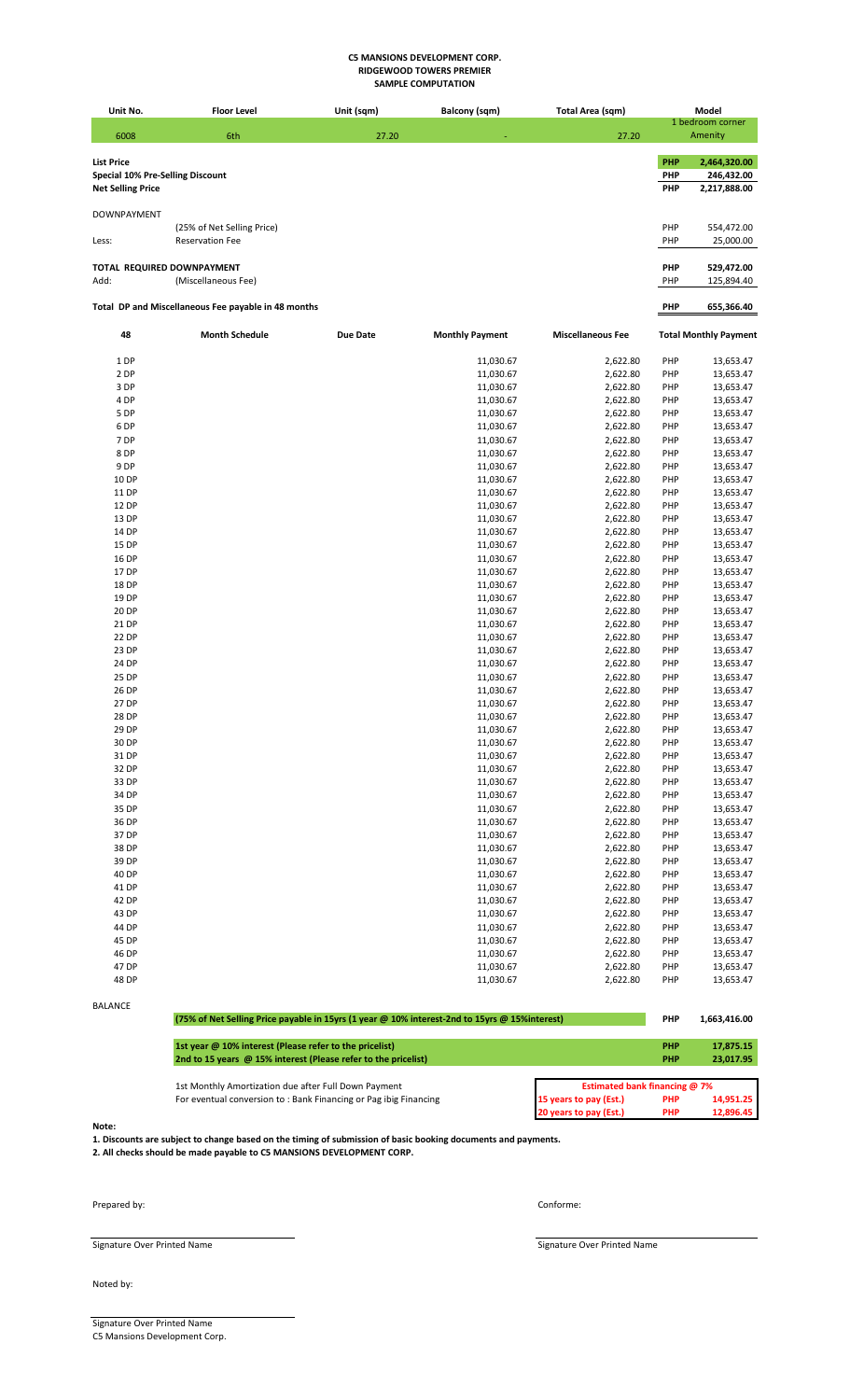| Unit No.                 | <b>Floor Level</b>                                                   | Unit (sqm) | Balcony (sqm)          | Total Area (sqm)         |            | Model                        |
|--------------------------|----------------------------------------------------------------------|------------|------------------------|--------------------------|------------|------------------------------|
| 6008                     | 6th                                                                  | 27.20      |                        | 27.20                    |            | 1 bedroom corner Amenity     |
|                          |                                                                      |            |                        |                          |            |                              |
| <b>List Price</b>        |                                                                      |            |                        |                          | <b>PHP</b> | 2,464,320.00                 |
|                          | <b>Special 10% Pre-Selling Discount</b>                              |            |                        |                          | <b>PHP</b> | 246,432.00                   |
| <b>Net Selling Price</b> |                                                                      |            |                        |                          | PHP        | 2,217,888.00                 |
|                          |                                                                      |            |                        |                          |            |                              |
| <b>DOWNPAYMENT</b>       |                                                                      |            |                        |                          |            |                              |
|                          | SPOT DP: (10% of Net Selling Price) Pay'l w/in 15 days               |            |                        |                          | PHP        | 221,788.80                   |
|                          | 5% discount for 10% Spot DP                                          |            |                        |                          | PHP        | 11,089.44                    |
| Less:                    | <b>Reservation Fee</b>                                               |            |                        |                          | PHP        | 25,000.00                    |
|                          |                                                                      |            |                        |                          |            |                              |
|                          | TOTAL REQUIRED SPOT DOWNPAYMENT on or Before 15days from Reservation |            |                        |                          | PHP        | 185,699.36                   |
|                          |                                                                      |            |                        |                          |            |                              |
|                          | <b>BALANCE 15% DOWNPAYMENT Payable in 2 years</b>                    |            |                        |                          | PHP        | 332,683.20                   |
| Add:                     | (Miscellaneous Fee)                                                  |            |                        |                          | PHP        | 125,894.40                   |
|                          |                                                                      |            |                        |                          |            |                              |
|                          | Total DP and Miscellaneous Fee payable in 48 months                  |            |                        |                          | PHP        | 458,577.60                   |
|                          |                                                                      |            |                        |                          |            |                              |
| 48                       | <b>Month Schedule</b>                                                | Due Date   | <b>Monthly Payment</b> | <b>Miscellaneous Fee</b> |            | <b>Total Monthly Payment</b> |
| 1 DP                     |                                                                      |            | 13,861.80              | 5,245.60                 | PHP        | 19,107.40                    |
| 2 DP                     |                                                                      |            | 13,861.80              | 5,245.60                 | PHP        | 19,107.40                    |
| $\sim$ $\sim$ $\sim$     |                                                                      |            | 1000100                | $   -$                   | $\sim$     | $\cdots$                     |

| 3 DP         | 13,861.80  | 5,245.60   | PHP | 19,107.40  |
|--------------|------------|------------|-----|------------|
| 4 DP         | 13,861.80  | 5,245.60   | PHP | 19,107.40  |
| 5 DP         | 13,861.80  | 5,245.60   | PHP | 19,107.40  |
| 6 DP         | 13,861.80  | 5,245.60   | PHP | 19,107.40  |
| 7 DP         | 13,861.80  | 5,245.60   | PHP | 19,107.40  |
| 8 DP         | 13,861.80  | 5,245.60   | PHP | 19,107.40  |
| 9 DP         | 13,861.80  | 5,245.60   | PHP | 19,107.40  |
| 10 DP        | 13,861.80  | 5,245.60   | PHP | 19,107.40  |
| 11 DP        | 13,861.80  | 5,245.60   | PHP | 19,107.40  |
| 12 DP        | 13,861.80  | 5,245.60   | PHP | 19,107.40  |
| 13 DP        | 13,861.80  | 5,245.60   | PHP | 19,107.40  |
| 14 DP        | 13,861.80  | 5,245.60   | PHP | 19,107.40  |
| 15 DP        | 13,861.80  | 5,245.60   | PHP | 19,107.40  |
| 16 DP        | 13,861.80  | 5,245.60   | PHP | 19,107.40  |
| 17 DP        | 13,861.80  | 5,245.60   | PHP | 19,107.40  |
| 18 DP        | 13,861.80  | 5,245.60   | PHP | 19,107.40  |
| 19 DP        | 13,861.80  | 5,245.60   | PHP | 19,107.40  |
| 20 DP        | 13,861.80  | 5,245.60   | PHP | 19,107.40  |
| 21 DP        | 13,861.80  | 5,245.60   | PHP | 19,107.40  |
| 22 DP        | 13,861.80  | 5,245.60   | PHP | 19,107.40  |
| 23 DP        | 13,861.80  | 5,245.60   | PHP | 19,107.40  |
| 24 DP        | 13,861.80  | 5,245.60   | PHP | 19,107.40  |
| <b>TOTAL</b> | 332,683.20 | 125,894.40 |     | 458,577.60 |
|              |            |            |     |            |

| BALANCE |                                                                                     |            |              |
|---------|-------------------------------------------------------------------------------------|------------|--------------|
|         | (75% of Net Selling Price payable in 10yrs (2yrs @zero; 3rd to 10yrs @ 15%interest) | <b>PHP</b> | 1.663.416.00 |
|         |                                                                                     |            |              |
|         | 1st TWO years @ zero interest                                                       | PHP        | 13.861.80    |
|         | 3rd to 10th year @ 15% interest (Please refer to the pricelist)                     | <b>PHP</b> | 23.880.54    |

1st Monthly Amortization due after Full Down Payment For eventual conversion to : Bank Financing or Pag ibig Financing

**Note:**

**1. Discounts are subject to change based on the timing of submission of basic booking documents and payments. 2. All checks should be made payable to C5 MANSIONS DEVELOPMENT CORP.**

Prepared by: Conforme:

Signature Over Printed Name **Signature Over Printed Name** Signature Over Printed Name Broker/Agent

Noted by:

Signature Over Printed Name C5 Mansions Development Corp.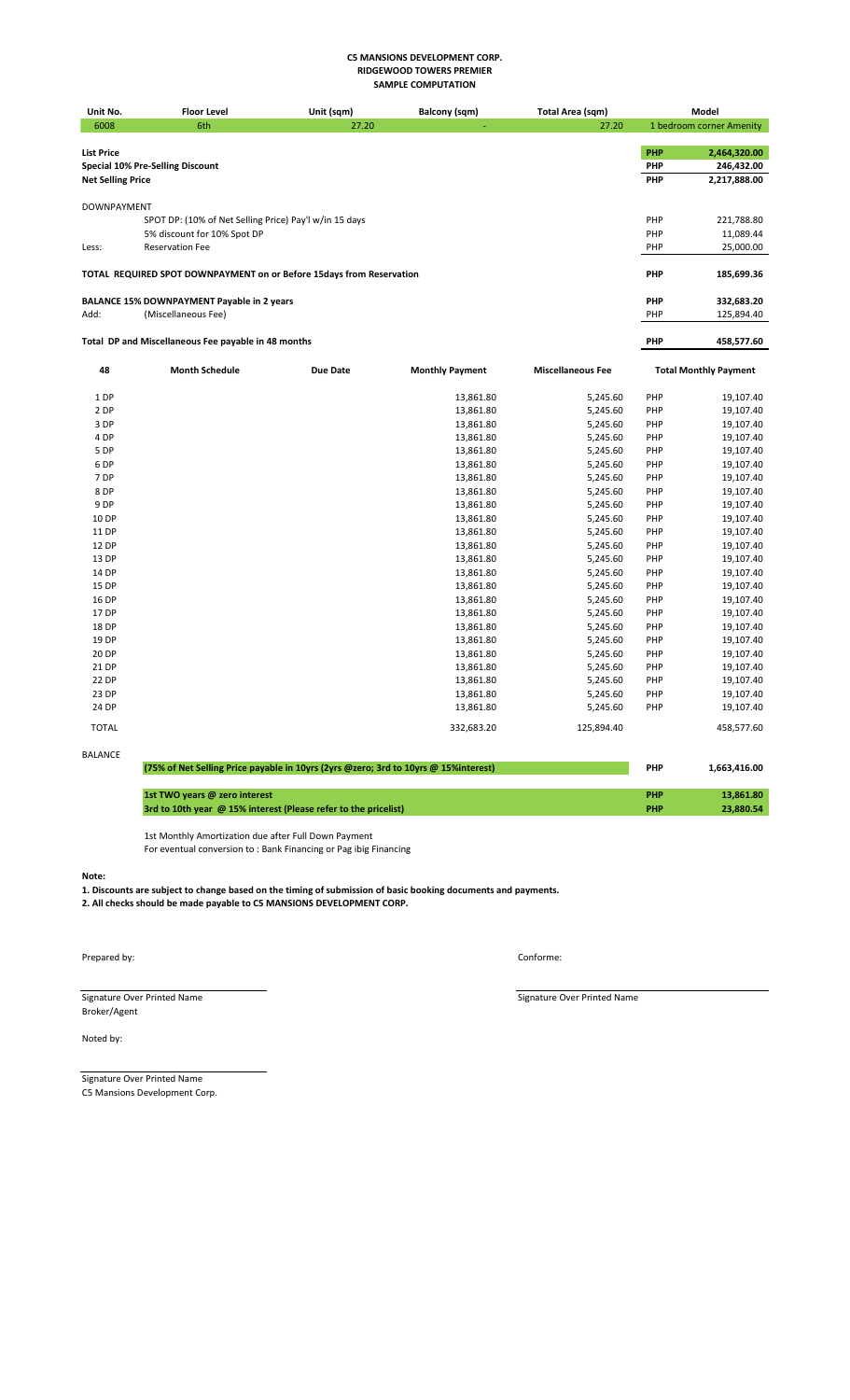| Unit No.                 | <b>Floor Level</b>                         | Unit (sqm) | Balcony (sqm) | Total Area (sqm) |            | Model                    |
|--------------------------|--------------------------------------------|------------|---------------|------------------|------------|--------------------------|
| 6008                     | 6th                                        | 27.20      |               | 27.20            |            | 1 bedroom corner Amenity |
|                          |                                            |            |               |                  |            |                          |
| <b>List Price</b>        |                                            |            |               |                  | PHP        | 2,464,320.00             |
|                          | <b>Special 10% Pre-Selling Discount</b>    |            |               |                  | PHP        | 246,432.00               |
| <b>Net Selling Price</b> |                                            |            |               |                  | PHP        | 2,217,888.00             |
|                          |                                            |            |               |                  |            |                          |
| <b>DOWNPAYMENT</b>       |                                            |            |               |                  |            |                          |
|                          | (25% of Net Selling Price)                 |            |               |                  | PHP        | 554,472.00               |
| Less:                    | 10% Discount on Equity                     |            |               |                  | PHP        | 55,447.20                |
|                          | <b>Reservation Fee</b>                     |            |               |                  | PHP        | 25,000.00                |
|                          |                                            |            |               |                  |            |                          |
|                          | TOTAL REQUIRED DOWNPAYMENT                 |            |               |                  | PHP        | 474,024.80               |
| Add:                     | (Miscellaneous Fee)                        |            |               |                  | PHP        | 125,894.40               |
|                          |                                            |            |               |                  |            |                          |
|                          | <b>Total Spot DP and Miscellaneous Fee</b> |            |               |                  | <b>PHP</b> | 599,919.20               |
|                          |                                            |            |               |                  |            |                          |
| <b>BALANCE</b>           |                                            |            |               |                  |            |                          |

| ,,,,,,,,,,   | (75% of Net Selling Price payable in 4 years @ 0% interest) |                 |                        |                          | PHP | 1,663,416.00                 |
|--------------|-------------------------------------------------------------|-----------------|------------------------|--------------------------|-----|------------------------------|
| 48           | <b>Month Schedule</b>                                       | <b>Due Date</b> | <b>Monthly Payment</b> | <b>Miscellaneous Fee</b> |     | <b>Total Monthly Payment</b> |
| 1 MA         |                                                             |                 | 34,654.50              |                          | PHP | 34,654.50                    |
| 2 MA         |                                                             |                 | 34,654.50              |                          | PHP | 34,654.50                    |
| 3 MA         |                                                             |                 | 34,654.50              |                          | PHP | 34,654.50                    |
| 4 MA         |                                                             |                 | 34,654.50              |                          | PHP | 34,654.50                    |
| 5 MA         |                                                             |                 | 34,654.50              |                          | PHP | 34,654.50                    |
| 6 MA         |                                                             |                 | 34,654.50              |                          | PHP | 34,654.50                    |
| 7 MA         |                                                             |                 | 34,654.50              |                          | PHP | 34,654.50                    |
| 8 MA         |                                                             |                 | 34,654.50              |                          | PHP | 34,654.50                    |
| 9 MA         |                                                             |                 | 34,654.50              |                          | PHP | 34,654.50                    |
| 10 MA        |                                                             |                 | 34,654.50              |                          | PHP | 34,654.50                    |
| 11 MA        |                                                             |                 | 34,654.50              |                          | PHP | 34,654.50                    |
| <b>12 MA</b> |                                                             |                 | 34,654.50              |                          | PHP | 34,654.50                    |
| 13 MA        |                                                             |                 | 34,654.50              |                          | PHP | 34,654.50                    |
| 14 MA        |                                                             |                 | 34,654.50              |                          | PHP | 34,654.50                    |
| 15 MA        |                                                             |                 | 34,654.50              |                          | PHP | 34,654.50                    |
| <b>16 MA</b> |                                                             |                 | 34,654.50              |                          | PHP | 34,654.50                    |
| 17 MA        |                                                             |                 | 34,654.50              |                          | PHP | 34,654.50                    |
| <b>18 MA</b> |                                                             |                 | 34,654.50              |                          | PHP | 34,654.50                    |
| 19 MA        |                                                             |                 | 34,654.50              |                          | PHP | 34,654.50                    |
| 20 MA        |                                                             |                 | 34,654.50              |                          | PHP | 34,654.50                    |
| 21 MA        |                                                             |                 | 34,654.50              |                          | PHP | 34,654.50                    |
| 22 MA        |                                                             |                 | 34,654.50              |                          | PHP | 34,654.50                    |
| 23 MA        |                                                             |                 | 34,654.50              |                          | PHP | 34,654.50                    |
| 24 MA        |                                                             |                 | 34,654.50              |                          | PHP | 34,654.50                    |
| 25 MA        |                                                             |                 | 34,654.50              |                          | PHP | 34,654.50                    |
| 26 MA        |                                                             |                 | 34,654.50              |                          | PHP | 34,654.50                    |
| 27 MA        |                                                             |                 | 34,654.50              |                          | PHP | 34,654.50                    |
| 28 MA        |                                                             |                 | 34,654.50              |                          | PHP | 34,654.50                    |
| 29 MA        |                                                             |                 | 34,654.50              |                          | PHP | 34,654.50                    |
| 30 MA        |                                                             |                 | 34,654.50              |                          | PHP | 34,654.50                    |
| 31 MA        |                                                             |                 | 34,654.50              |                          | PHP | 34,654.50                    |
| 32 MA        |                                                             |                 | 34,654.50              |                          | PHP | 34,654.50                    |
| 33 MA        |                                                             |                 | 34,654.50              |                          | PHP | 34,654.50                    |
| 34 MA        |                                                             |                 | 34,654.50              |                          | PHP | 34,654.50                    |
| 35 MA        |                                                             |                 | 34,654.50              |                          | PHP | 34,654.50                    |
| 36 MA        |                                                             |                 | 34,654.50              |                          | PHP | 34,654.50                    |
| 37 MA        |                                                             |                 | 34,654.50              |                          | PHP | 34,654.50                    |
| 38 MA        |                                                             |                 | 34,654.50              |                          | PHP | 34,654.50                    |
| 39 MA        |                                                             |                 | 34,654.50              |                          | PHP | 34,654.50                    |
| 40 MA        |                                                             |                 | 34,654.50              |                          | PHP | 34,654.50                    |
| 41 MA        |                                                             |                 | 34,654.50              |                          | PHP | 34,654.50                    |
| 42 MA        |                                                             |                 | 34,654.50              |                          | PHP | 34,654.50                    |
| 43 MA        |                                                             |                 | 34,654.50              |                          | PHP | 34,654.50                    |
| 44 MA        |                                                             |                 | 34,654.50              |                          | PHP | 34,654.50                    |
| 45 MA        |                                                             |                 | 34,654.50              |                          | PHP | 34,654.50                    |
| 46 MA        |                                                             |                 | 34,654.50              |                          | PHP | 34,654.50                    |
| 47 MA        |                                                             |                 | 34,654.50              |                          | PHP | 34,654.50                    |
| 48 MA        |                                                             |                 | 34,654.50              |                          | PHP | 34,654.50                    |

**Note:**

**1. Discounts are subject to change based on the timing of submission of basic booking documents and payments.**

**2. All checks should be made payable to C5 MANSIONS DEVELOPMENT CORP.**

Prepared by: Noted by:

Signature Over Printed Name<br>Broker/Agent Compared Name Signature Over Printed Name Signature Over Printed Name C5 Mansions Development Co

C5 Mansions Development Corp.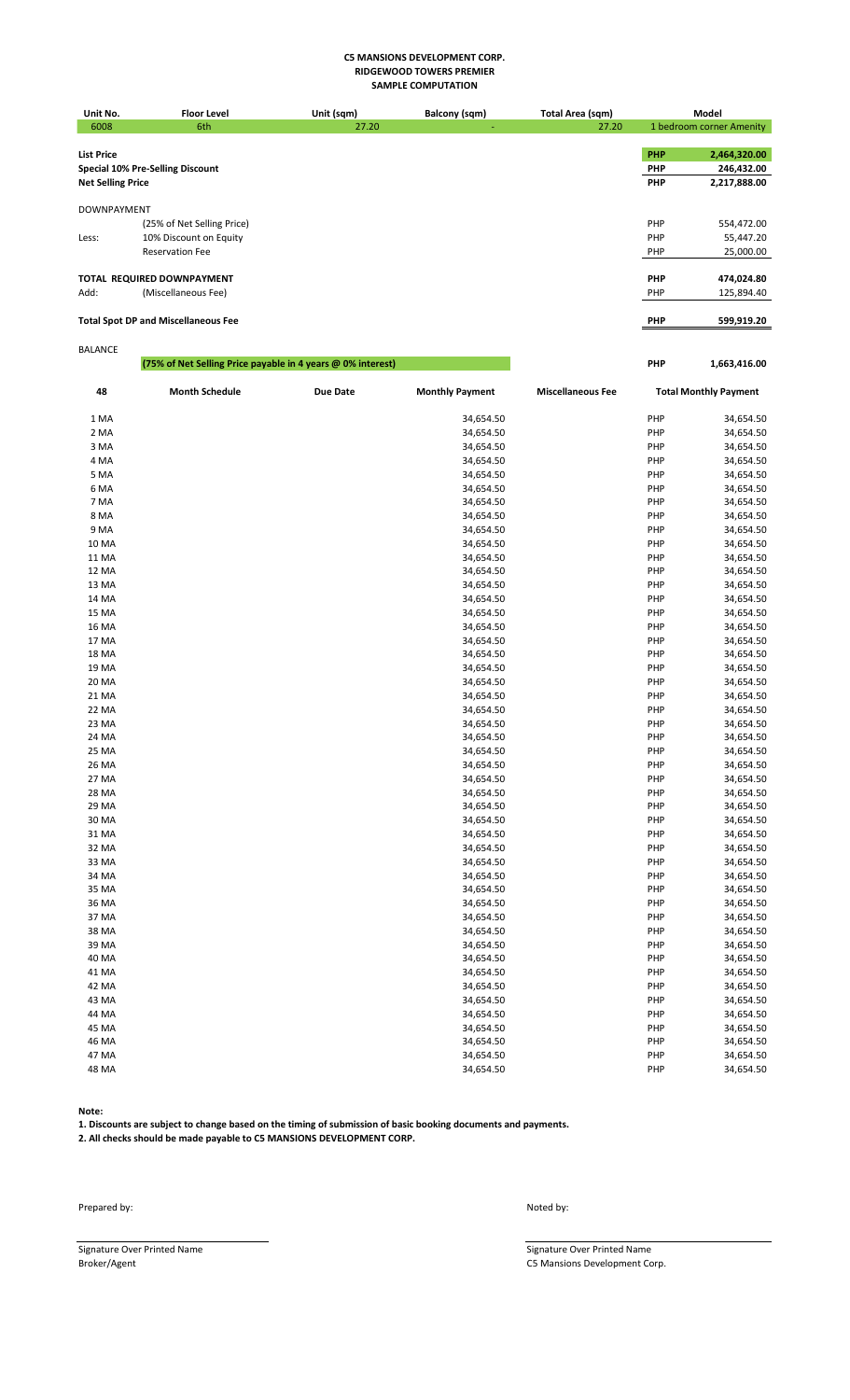| Unit No.                 | <b>Floor Level</b>                         | Unit (sqm)                                                                                | Balcony (sqm) | Total Area (sqm) |            | Model                    |
|--------------------------|--------------------------------------------|-------------------------------------------------------------------------------------------|---------------|------------------|------------|--------------------------|
| 6008                     | 6th                                        | 27.20                                                                                     |               | 27.20            |            | 1 bedroom corner Amenity |
|                          |                                            |                                                                                           |               |                  |            |                          |
| <b>List Price</b>        |                                            |                                                                                           |               |                  | <b>PHP</b> | 2,464,320.00             |
|                          | Special 10% Pre-Selling Discount           |                                                                                           |               |                  | <b>PHP</b> | 246,432.00               |
| <b>Net Selling Price</b> |                                            |                                                                                           |               |                  | <b>PHP</b> | 2,217,888.00             |
|                          |                                            |                                                                                           |               |                  |            |                          |
| <b>DOWNPAYMENT</b>       |                                            |                                                                                           |               |                  |            |                          |
|                          | (25% of Net Selling Price)                 |                                                                                           |               |                  | PHP        | 554,472.00               |
| Less:                    | 10% Discount on Equity                     |                                                                                           |               |                  | PHP        | 55,447.20                |
|                          | <b>Reservation Fee</b>                     |                                                                                           |               |                  | PHP        | 25,000.00                |
|                          |                                            |                                                                                           |               |                  |            |                          |
|                          | TOTAL REQUIRED DOWNPAYMENT                 |                                                                                           |               |                  | <b>PHP</b> | 474,024.80               |
| Add:                     | (Miscellaneous Fee)                        |                                                                                           |               |                  | PHP        | 125,894.40               |
|                          |                                            |                                                                                           |               |                  |            |                          |
|                          | <b>Total Spot DP and Miscellaneous Fee</b> |                                                                                           |               |                  | <b>PHP</b> | 599,919.20               |
|                          |                                            |                                                                                           |               |                  |            |                          |
| <b>BALANCE</b>           |                                            |                                                                                           |               |                  |            |                          |
|                          |                                            | (75% of Net Selling Price payable in 10yrs (4 years @ 0% interest-5-10yrs @ 15% interest) |               |                  | <b>PHP</b> | 1,663,416.00             |
|                          |                                            |                                                                                           |               |                  |            |                          |

| 48           | <b>Month Schedule</b> | <b>Due Date</b> | <b>Monthly Payment</b> | <b>Miscellaneous Fee</b> |            | <b>Total Monthly Payment</b> |
|--------------|-----------------------|-----------------|------------------------|--------------------------|------------|------------------------------|
| 1 MA         |                       |                 | 13,861.80              |                          | PHP        | 13,861.80                    |
| 2 MA         |                       |                 | 13,861.80              |                          | PHP        | 13,861.80                    |
| 3 MA         |                       |                 | 13,861.80              |                          | PHP        | 13,861.80                    |
| 4 MA         |                       |                 | 13,861.80              |                          | PHP        | 13,861.80                    |
| 5 MA         |                       |                 | 13,861.80              |                          | PHP        | 13,861.80                    |
| 6 MA         |                       |                 | 13,861.80              |                          | <b>PHP</b> | 13,861.80                    |
| 7 MA         |                       |                 | 13,861.80              |                          | PHP        | 13,861.80                    |
| 8 MA         |                       |                 | 13,861.80              |                          | PHP        | 13,861.80                    |
| 9 MA         |                       |                 | 13,861.80              |                          | PHP        | 13,861.80                    |
| 10 MA        |                       |                 | 13,861.80              |                          | PHP        | 13,861.80                    |
| 11 MA        |                       |                 | 13,861.80              |                          | PHP        | 13,861.80                    |
| 12 MA        |                       |                 | 13,861.80              |                          | <b>PHP</b> | 13,861.80                    |
| 13 MA        |                       |                 | 13,861.80              |                          | <b>PHP</b> | 13,861.80                    |
| 14 MA        |                       |                 | 13,861.80              |                          | PHP        | 13,861.80                    |
| 15 MA        |                       |                 | 13,861.80              |                          | PHP        | 13,861.80                    |
| <b>16 MA</b> |                       |                 | 13,861.80              |                          | PHP        | 13,861.80                    |
| 17 MA        |                       |                 | 13,861.80              |                          | PHP        | 13,861.80                    |
| <b>18 MA</b> |                       |                 | 13,861.80              |                          | PHP        | 13,861.80                    |
| 19 MA        |                       |                 | 13,861.80              |                          | PHP        | 13,861.80                    |
| 20 MA        |                       |                 | 13,861.80              |                          | PHP        | 13,861.80                    |
| 21 MA        |                       |                 | 13,861.80              |                          | PHP        | 13,861.80                    |
| 22 MA        |                       |                 | 13,861.80              |                          | PHP        | 13,861.80                    |
| 23 MA        |                       |                 | 13,861.80              |                          | PHP        | 13,861.80                    |
| 24 MA        |                       |                 | 13,861.80              |                          | <b>PHP</b> | 13,861.80                    |
| 25 MA        |                       |                 | 13,861.80              |                          | <b>PHP</b> | 13,861.80                    |
| 26 MA        |                       |                 | 13,861.80              |                          | PHP        | 13,861.80                    |
| 27 MA        |                       |                 | 13,861.80              |                          | PHP        | 13,861.80                    |
| 28 MA        |                       |                 | 13,861.80              |                          | PHP        | 13,861.80                    |
| 29 MA        |                       |                 | 13,861.80              |                          | PHP        | 13,861.80                    |
| 30 MA        |                       |                 | 13,861.80              |                          | PHP        | 13,861.80                    |
| 31 MA        |                       |                 | 13,861.80              |                          | PHP        | 13,861.80                    |
| 32 MA        |                       |                 | 13,861.80              |                          | PHP        | 13,861.80                    |
| 33 MA        |                       |                 | 13,861.80              |                          | PHP        | 13,861.80                    |
| 34 MA        |                       |                 | 13,861.80              |                          | PHP        | 13,861.80                    |
| 35 MA        |                       |                 | 13,861.80              |                          | PHP        | 13,861.80                    |
| 36 MA        |                       |                 | 13,861.80              |                          | PHP        | 13,861.80                    |
| 37 MA        |                       |                 | 13,861.80              |                          | PHP        | 13,861.80                    |
| 38 MA        |                       |                 | 13,861.80              |                          | <b>PHP</b> | 13,861.80                    |
| 39 MA        |                       |                 | 13,861.80              |                          | PHP        | 13,861.80                    |
| 40 MA        |                       |                 | 13,861.80              |                          | PHP        | 13,861.80                    |
| 41 MA        |                       |                 | 13,861.80              |                          | PHP        | 13,861.80                    |
| 42 MA        |                       |                 | 13,861.80              |                          | PHP        | 13,861.80                    |
| 43 MA        |                       |                 | 13,861.80              |                          | PHP        | 13,861.80                    |
| 44 MA        |                       |                 | 13,861.80              |                          | PHP        | 13,861.80                    |
| 45 MA        |                       |                 | 13,861.80              |                          | PHP        | 13,861.80                    |
| 46 MA        |                       |                 | 13,861.80              |                          | PHP        | 13,861.80                    |
| 47 MA        |                       |                 | 13,861.80              |                          | PHP        | 13,861.80                    |
| 48 MA        |                       |                 | 13,861.80              |                          | PHP        | 13,861.80                    |

# **5 to 10 years @ 15% interest (Please refer to the pricelist) PHP 21,103.77**

1st Monthly Amortization due after Full Down Payment

For eventual conversion to : Bank Financing or Pag ibig Financing

**Note:**

**1. Discounts are subject to change based on the timing of submission of basic booking documents and payments. 2. All checks should be made payable to C5 MANSIONS DEVELOPMENT CORP.**

Prepared by: Noted by:

Signature Over Printed Name Signature Over Printed Name Signature Over Printed Name Signature Over Printed Name Signature Over Printed Name Signature Over Printed Name Signature Over Printed Name Signature Over Printed Nam

C5 Mansions Development Corp.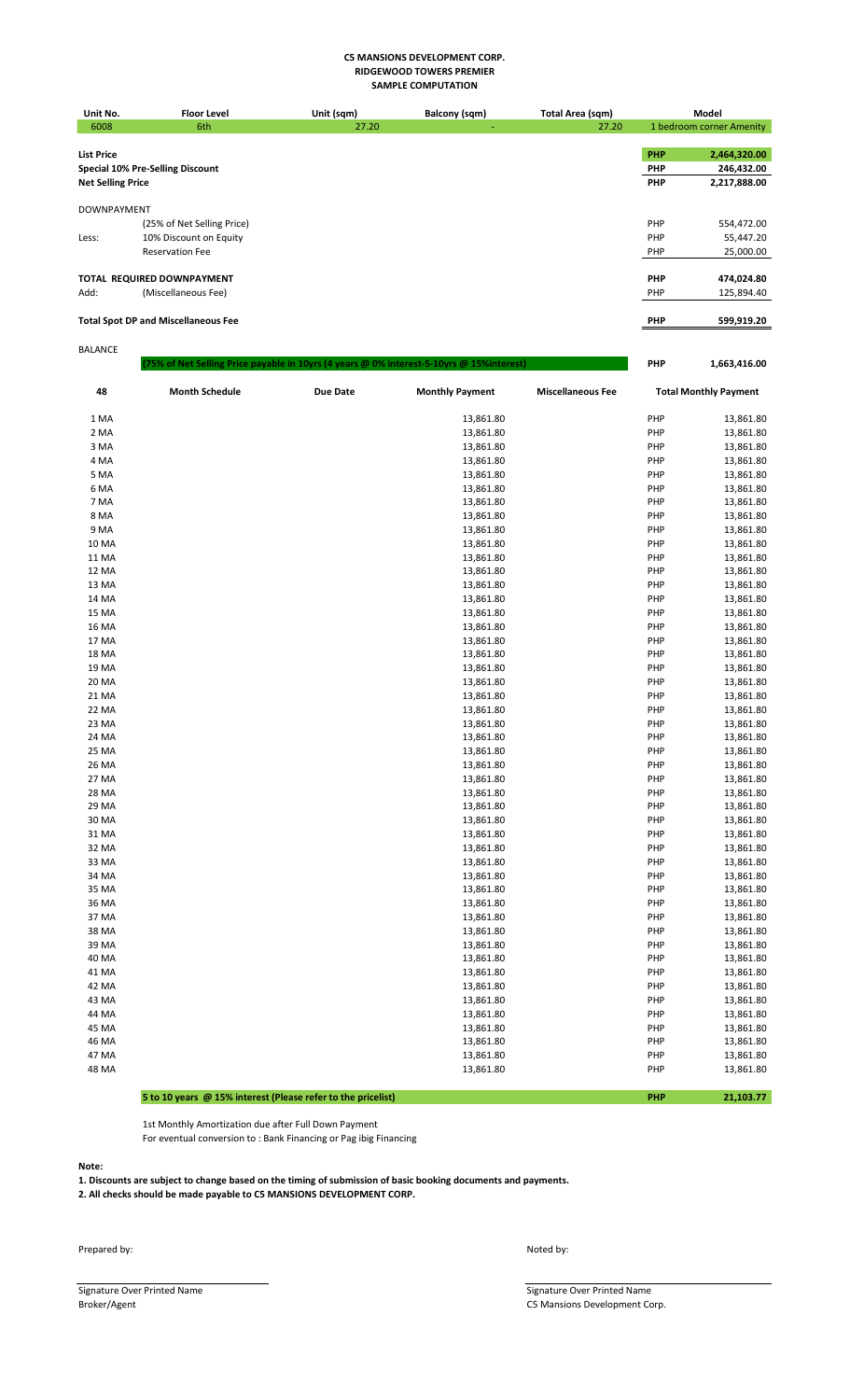| Unit No.                 | <b>Floor Level</b>                                  | Unit (sqm)      | <b>Balcony (sqm)</b>   | Total Area (sqm)         |                          | Model                        |
|--------------------------|-----------------------------------------------------|-----------------|------------------------|--------------------------|--------------------------|------------------------------|
| 6008                     | 6th                                                 | 27.20           |                        | 27.20                    |                          | 1 bedroom corner Amenity     |
|                          |                                                     |                 |                        |                          |                          |                              |
| <b>List Price</b>        |                                                     |                 |                        |                          | <b>PHP</b><br><b>PHP</b> | 2,464,320.00                 |
| <b>Net Selling Price</b> | <b>Special 10% Pre-Selling Discount</b>             |                 |                        |                          | PHP                      | 246,432.00<br>2,217,888.00   |
|                          |                                                     |                 |                        |                          |                          |                              |
| <b>DOWNPAYMENT</b>       |                                                     |                 |                        |                          |                          |                              |
|                          | (25% of Net Selling Price)                          |                 |                        |                          | PHP                      | 554,472.00                   |
| Less:                    | <b>Reservation Fee</b>                              |                 |                        |                          | PHP                      | 25,000.00                    |
|                          |                                                     |                 |                        |                          |                          |                              |
|                          | TOTAL REQUIRED DOWNPAYMENT                          |                 |                        |                          | <b>PHP</b>               | 529,472.00                   |
| Add:                     | (Miscellaneous Fee)                                 |                 |                        |                          | PHP                      | 125,894.40                   |
|                          | Total DP and Miscellaneous Fee payable in 48 months |                 |                        |                          | PHP                      | 655,366.40                   |
|                          |                                                     |                 |                        |                          |                          |                              |
| 48                       | <b>Month Schedule</b>                               | <b>Due Date</b> | <b>Monthly Payment</b> | <b>Miscellaneous Fee</b> |                          | <b>Total Monthly Payment</b> |
| 1 DP                     |                                                     |                 | 11,030.67              | 2,622.80                 | PHP                      | 13,653.47                    |
| 2 DP                     |                                                     |                 | 11,030.67              | 2,622.80                 | PHP                      | 13,653.47                    |
| 3 DP                     |                                                     |                 | 11,030.67              | 2,622.80                 | PHP                      | 13,653.47                    |
| 4 DP                     |                                                     |                 | 11,030.67              | 2,622.80                 | PHP                      | 13,653.47                    |
| 5 DP                     |                                                     |                 | 11,030.67              | 2,622.80                 | PHP                      | 13,653.47                    |
| 6 DP                     |                                                     |                 | 11,030.67              | 2,622.80                 | PHP                      | 13,653.47                    |
| 7 DP                     |                                                     |                 | 11,030.67              | 2,622.80                 | PHP                      | 13,653.47                    |
| 8 DP<br>9 DP             |                                                     |                 | 11,030.67<br>11,030.67 | 2,622.80<br>2,622.80     | PHP<br>PHP               | 13,653.47<br>13,653.47       |
| 10 DP                    |                                                     |                 | 11,030.67              | 2,622.80                 | PHP                      | 13,653.47                    |
| 11 DP                    |                                                     |                 | 11,030.67              | 2,622.80                 | PHP                      | 13,653.47                    |
| 12 DP                    |                                                     |                 | 11,030.67              | 2,622.80                 | PHP                      | 13,653.47                    |
| 13 DP                    |                                                     |                 | 11,030.67              | 2,622.80                 | PHP                      | 13,653.47                    |
| 14 DP                    |                                                     |                 | 11,030.67              | 2,622.80                 | PHP                      | 13,653.47                    |
| 15 DP                    |                                                     |                 | 11,030.67              | 2,622.80                 | PHP                      | 13,653.47                    |
| 16 DP                    |                                                     |                 | 11,030.67              | 2,622.80                 | PHP                      | 13,653.47                    |
| 17 DP                    |                                                     |                 | 11,030.67              | 2,622.80                 | PHP                      | 13,653.47                    |
| 18 DP                    |                                                     |                 | 11,030.67              | 2,622.80                 | PHP                      | 13,653.47                    |
| 19 DP                    |                                                     |                 | 11,030.67              | 2,622.80                 | PHP                      | 13,653.47                    |
| 20 DP                    |                                                     |                 | 11,030.67              | 2,622.80                 | PHP                      | 13,653.47                    |
| 21 DP                    |                                                     |                 | 11,030.67              | 2,622.80                 | PHP                      | 13,653.47                    |
| 22 DP                    |                                                     |                 | 11,030.67              | 2,622.80                 | PHP                      | 13,653.47                    |
| 23 DP<br>24 DP           |                                                     |                 | 11,030.67<br>11,030.67 | 2,622.80<br>2,622.80     | PHP<br>PHP               | 13,653.47<br>13,653.47       |
| 25 DP                    |                                                     |                 | 11,030.67              | 2,622.80                 | PHP                      | 13,653.47                    |
| 26 DP                    |                                                     |                 | 11,030.67              | 2,622.80                 | PHP                      | 13,653.47                    |
| 27 DP                    |                                                     |                 | 11,030.67              | 2,622.80                 | PHP                      | 13,653.47                    |
| 28 DP                    |                                                     |                 | 11,030.67              | 2,622.80                 | PHP                      | 13,653.47                    |
| 29 DP                    |                                                     |                 | 11,030.67              | 2,622.80                 | PHP                      | 13,653.47                    |
| 30 DP                    |                                                     |                 | 11,030.67              | 2,622.80                 | PHP                      | 13,653.47                    |
| 31 DP                    |                                                     |                 | 11,030.67              | 2,622.80                 | PHP                      | 13,653.47                    |
| 32 DP                    |                                                     |                 | 11,030.67              | 2,622.80                 | PHP                      | 13,653.47                    |
| 33 DP                    |                                                     |                 | 11,030.67              | 2,622.80                 | PHP                      | 13,653.47                    |
| 34 DP                    |                                                     |                 | 11,030.67              | 2,622.80                 | PHP                      | 13,653.47                    |
| 35 DP                    |                                                     |                 | 11,030.67              | 2,622.80                 | PHP                      | 13,653.47                    |
| 36 DP                    |                                                     |                 | 11,030.67              | 2,622.80                 | PHP                      | 13,653.47                    |
| 37 DP<br>38 DP           |                                                     |                 | 11,030.67              | 2,622.80                 | PHP                      | 13,653.47                    |
| 39 DP                    |                                                     |                 | 11,030.67              | 2,622.80<br>2,622.80     | PHP                      | 13,653.47                    |
| 40 DP                    |                                                     |                 | 11,030.67<br>11,030.67 | 2,622.80                 | PHP<br>PHP               | 13,653.47<br>13,653.47       |
| 41 DP                    |                                                     |                 | 11,030.67              | 2,622.80                 | PHP                      | 13,653.47                    |
| 42 DP                    |                                                     |                 | 11,030.67              | 2,622.80                 | PHP                      | 13,653.47                    |
| 43 DP                    |                                                     |                 | 11,030.67              | 2,622.80                 | PHP                      | 13,653.47                    |
| 44 DP                    |                                                     |                 | 11,030.67              | 2,622.80                 | PHP                      | 13,653.47                    |
| 45 DP                    |                                                     |                 | 11,030.67              | 2,622.80                 | PHP                      | 13,653.47                    |
| 46 DP                    |                                                     |                 | 11,030.67              | 2,622.80                 | PHP                      | 13,653.47                    |
| 47 DP                    |                                                     |                 | 11,030.67              | 2,622.80                 | PHP                      | 13,653.47                    |
| 48 DP                    |                                                     |                 | 11,030.67              | 2,622.80                 | PHP                      | 13,653.47                    |
|                          |                                                     |                 |                        |                          |                          |                              |

BALANCE

| (75% of Net Selling Price payable in 5yrs (1 year @ 10% interest-2nd to 5yrs @ 15% interest) | <b>PHP</b> | 1.663.416.00 |
|----------------------------------------------------------------------------------------------|------------|--------------|
| <b>IN-HOUSE FINANCING</b>                                                                    |            |              |
| 1st year @ 10% interest (Please refer to the pricelist)                                      | <b>PHP</b> | 35.342.67    |
| 2nd to 5 years @ 15% interest (Please refer to the pricelist)                                | <b>PHP</b> | 38.782.05    |

1st Monthly Amortization due after Full Down Payment

For eventual conversion to : Bank Financing or Pag ibig Financing

**Note:**

**1. Discounts are subject to change based on the timing of submission of basic booking documents and payments.**

**2. All checks should be made payable to C5 MANSIONS DEVELOPMENT CORP.**

Prepared by: Noted by:

Signature Over Printed Name<br>Broker/Agent C5 Mansions Development Cc

C5 Mansions Development Corp.